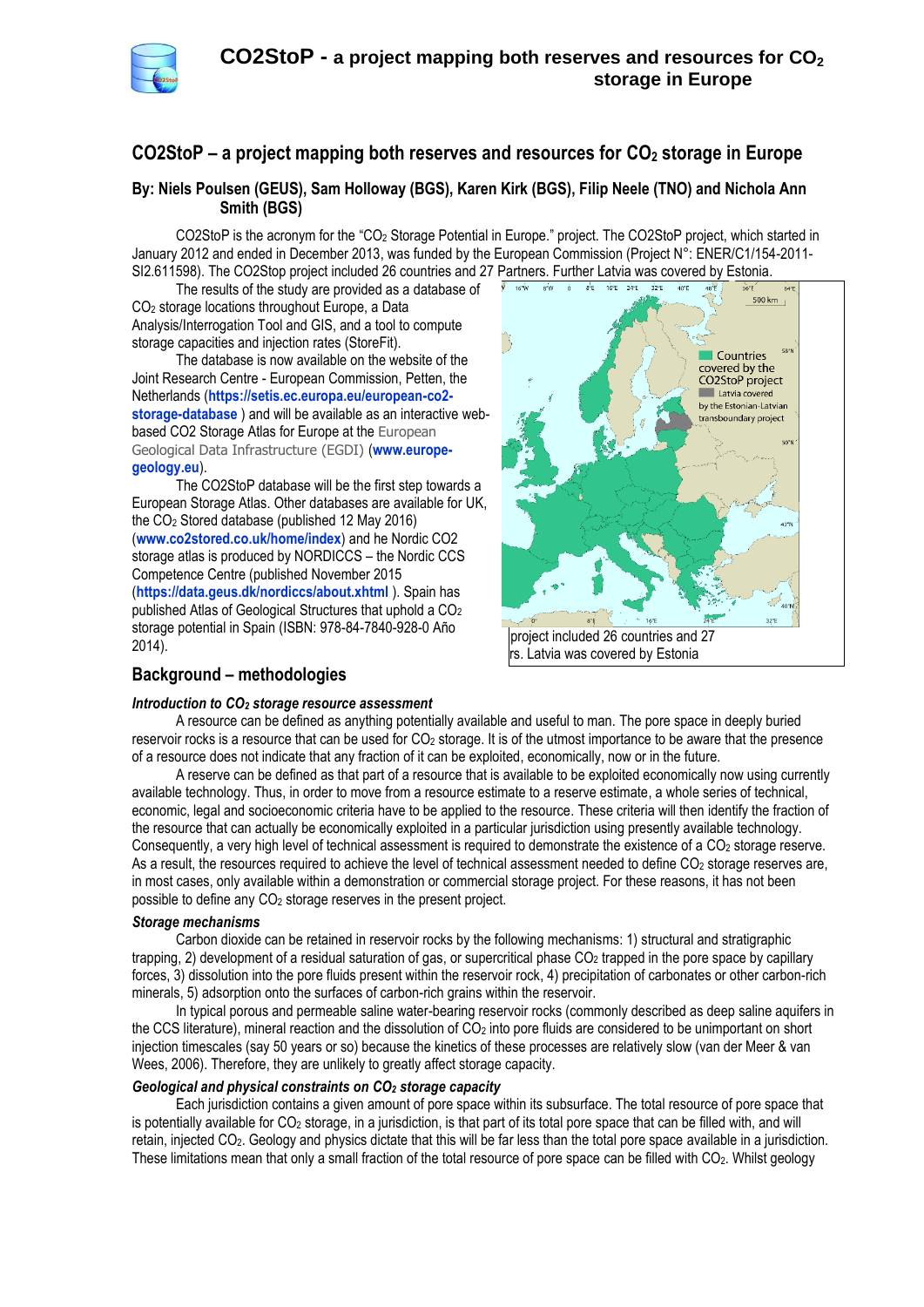

## **CO2StoP - a project mapping both reserves and resources for CO<sup>2</sup> storage in Europe**

varies greatly between jurisdictions, the underlying physical processes that dictate how much of the total pore space is theoretically available for CO<sup>2</sup> storage does not. Therefore, it is possible to define a common methodology that can be used to estimate the fraction of the total resource of pore space that could be used for storage. If appropriate  $CO<sub>2</sub>$  densities at reservoir conditions are applied to this volume, this allows estimation of the theoretical  $CO<sub>2</sub>$  storage resource.

### *Technical, legal, economic and social constraints on CO<sup>2</sup> storage capacity*

In practice, only a fraction of the theoretical  $CO<sub>2</sub>$  storage resource in any given jurisdiction can actually be utilised – for a variety of technical, economic, legal and social reasons. In the CO2StoP project, the pore space in a jurisdiction is subdivided into reservoir formations. These are mappable bodies of rock which are continuous in the subsurface and are both porous and permeable. Each reservoir formation contains one or more storage units. A storage unit is defined as a part of a reservoir formation that is at depths greater than 800 m and which is covered by an effective cap rock. These storage units are considered to have potential for  $CO<sub>2</sub>$  storage and they form the basis of the  $CO<sub>2</sub>$  storage estimates made in the CO2StoP project. Each storage unit may contain on or more daughter units. Daughter units are defined as structural or stratigraphic traps which have the potential to immobilise  $CO<sub>2</sub>$  within them, e.g. domes or proven oil and gas fields. Daughter units have the potential to store  $CO<sub>2</sub>$  at higher saturations than the remainder of a storage unit, so their storage potential can be estimated separately in CO2StoP.

### *Estimating the Technically Accessible CO2 Storage Resource (TASR)*

The CO2StoP calculation engine is capable of producing a resource estimate that is very similar to the Technically Accessible CO<sup>2</sup> Storage Resource estimated by the US Geological Survey (Brennan et al. 2010), i.e. the fraction of the theoretical storage resource that can be accessed using all currently available technologies regardless of cost. The IEA has recommended that the first step in all CO<sup>2</sup> storage resource estimates should be to estimate the TASR (Heidug, 2013).

The CO2StoP estimate differs in one main respect from the TASR estimated by the USGS method. It adds the storage capacity of hydrocarbon fields to that of the saline aquifers. This has to be done because the pore volume of the hydrocarbon fields is not provided in the database, so it cannot be subtracted from the pore volume of the storage units before their storage capacity is estimated. There are other minor differences in the constraints and assumptions; nevertheless, it is considered that two methods produce results that are sufficiently similar to allow them to be compared.

### **The CO2StoP methodology**

The CO2StoP project provides a database, GIS (ESRI's ArcGIS 10) and calculation engine capable of providing probabilistic estimates of CO<sup>2</sup> storage capacity. The Data Analysis/Interrogation Tool is a combination of Microsoft Access (Data Interrogation tool), and Excel (StoreFit tool) with external code (linked to Excel) to perform injection rate calculations. Calculations that can be done with the Database Analysis/Interrogation Tool include: storage capacity, injection rates and stochastic analyses of the storage capacity and injection rates.

The work to establish internationally recognised standards for capacity assessments was initiated by the Carbon Sequestration Leadership Forum (CSLF) about a year before the start of the EU GeoCapacity project and a CSLF Task Force has been active since. The paper "Estimation of CO<sub>2</sub> Storage Capacity in Geological Media - Phase 2" (Bachu et al., 2007) published by the CSLF presents comprehensive definitions, concepts and methodologies to be used in estimating CO<sup>2</sup> storage capacity. As in EU GeoCapacity, the CO2StoP methodology complies with the CSLF recommendations. The methods and calculations for determining the fractions of the resource, used in the CO2Stop project, also accord with the recent IEA proposals for harmonising CO<sub>2</sub> storage capacity estimation methodologies (Heidug 2013). The CO2StoP methodology can calculate the TASR and the storage resource in structural and stratigraphic traps (that latter divided into two subsets – hydrocarbon fields and aquifer daughter units), the storage resource assuming pressure management was not used.

### **Results**

The assessment of the various fractions of the CO<sub>2</sub> geological storage resource, performed in the CO2StoP project, geological storage resource, performed in the CO2StoP project,<br>is currently at a provisional level only. Unfortunately, large  $\vert$  Reported reservoirs in CO2StoP

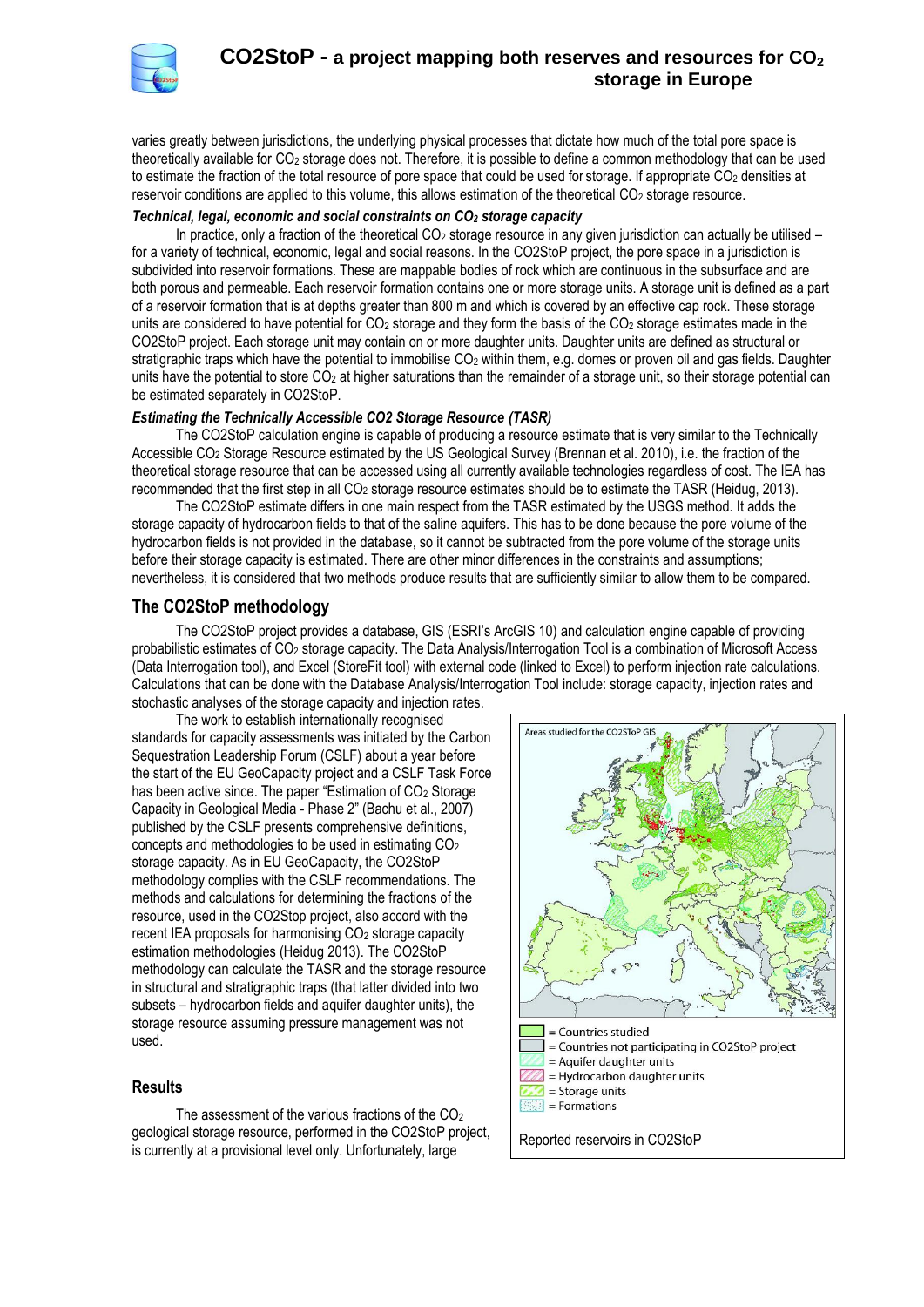

differences exist between the type and quality of data each country has available. Differences also exist with regards to how much of the relevant data is in the public domain and therefore can be reported. For example, there are major variations between countries where some only have data available from traps for buoyant fluids (where the TASR will be low because potential for storage outside such traps by residual saturation will not be accounted for) and some countries which have included aquifer formation data (where the TASR calculation will be more meaningful). In the great



majority of countries, uncertainties also remain related to lack of reservoir parameter data. The acquisition of such data will, potentially, require a sustained campaign of geological mapping and characterisation of storage capacity, or at least significantly more time and financial resources to assemble and enter all available data. These factors limit the results obtained from the CO2Stop project and it is recommended that further resources are targeted on improving the results. Both reporting and data could be improved if greater resources were made available.

In a European context, the Technically Accessible CO<sub>2</sub> Storage Resource (TASR) or theoretical storage resource should only be used for extra-European international resource comparisons because it is certain that the TASR is several times larger than the practical CO<sub>2</sub> storage capacity. Consequently quoting the TASR can be misleading, giving false impressions of capacity if there is not a critical distinction between resource and reserve estimates.

## **Conclusions**

The calculations made in CO2StoP from the current project database of CO<sup>2</sup> storage locations throughout Europe paint a broad picture, but also identify the gaps in our knowledge. These gaps must be filled by further data entry, and, potentially, new geological studies, seismic surveys and drilling to make more precise data available.

It is critically important to understand the assumptions that lie at the basis of the storage capacity estimates entered in the database. These are especially relevant for saline formations, the capacities of which were derived without taking into account regulatory or economic limitations.

The CO2StoP methodology has made significant progress towards establishing probabilistic estimates of the CO<sup>2</sup> storage resource in Europe in a way that will allow comparisons with other regions of the world to be made, and which will also be useful to policy makers. However, the partial data entry into the project database does make clear that the current project marks the beginning of the process of resource estimation, and certainly not the end.

## **References**

Bachu, S., Bonijoly, D., Bradshaw, J., Burruss, R., Christensen, N.P. Holloway, S., & Mathiassen, O.M. 2007: Estimation of CO<sup>2</sup> Storage Capacity in Geological Media – Phase 2. Work under the auspices of the Carbon Sequestration Leadership Forum (www.cslforum.org). Final Report from the Task Force for Review and Identification of Standards for CO<sub>2</sub> Storage Capacity Estimation. 43 pp.

Brennan, S.T., Burruss, R.C., Merrill, M.D., Freeman, P.A., and Ruppert, L.F., 2010 A probabilistic assessment methodology for the evaluation of geologic carbon dioxide storage: U.S. Geological Survey Open-File Report 2010–1127, 31 p., available only at http://pubs.usgs.gov/of/2010/1127.

Heidug W (Ed.) 2013. Methods to assess geologic CO<sup>2</sup> storage capacity: status and best practice. International Energy Agency Workshop Report, 44 pp.

Poulsen, N.E., Bocin-Dumitriu, A., Holloway, S., Kirk, K., Neele, F. and Smith, N., 2015: Reserves and resources for CO2 storage in Europe: the CO2StoP project. Geological Survey of Denmark and Greenland Bulletin 33: 85-88.

van der Meer, L.G.H. and J.D. van Wees, 2006: Effects of CO<sub>2</sub> solubility on the long-term fate of CO<sub>2</sub> sequestered in